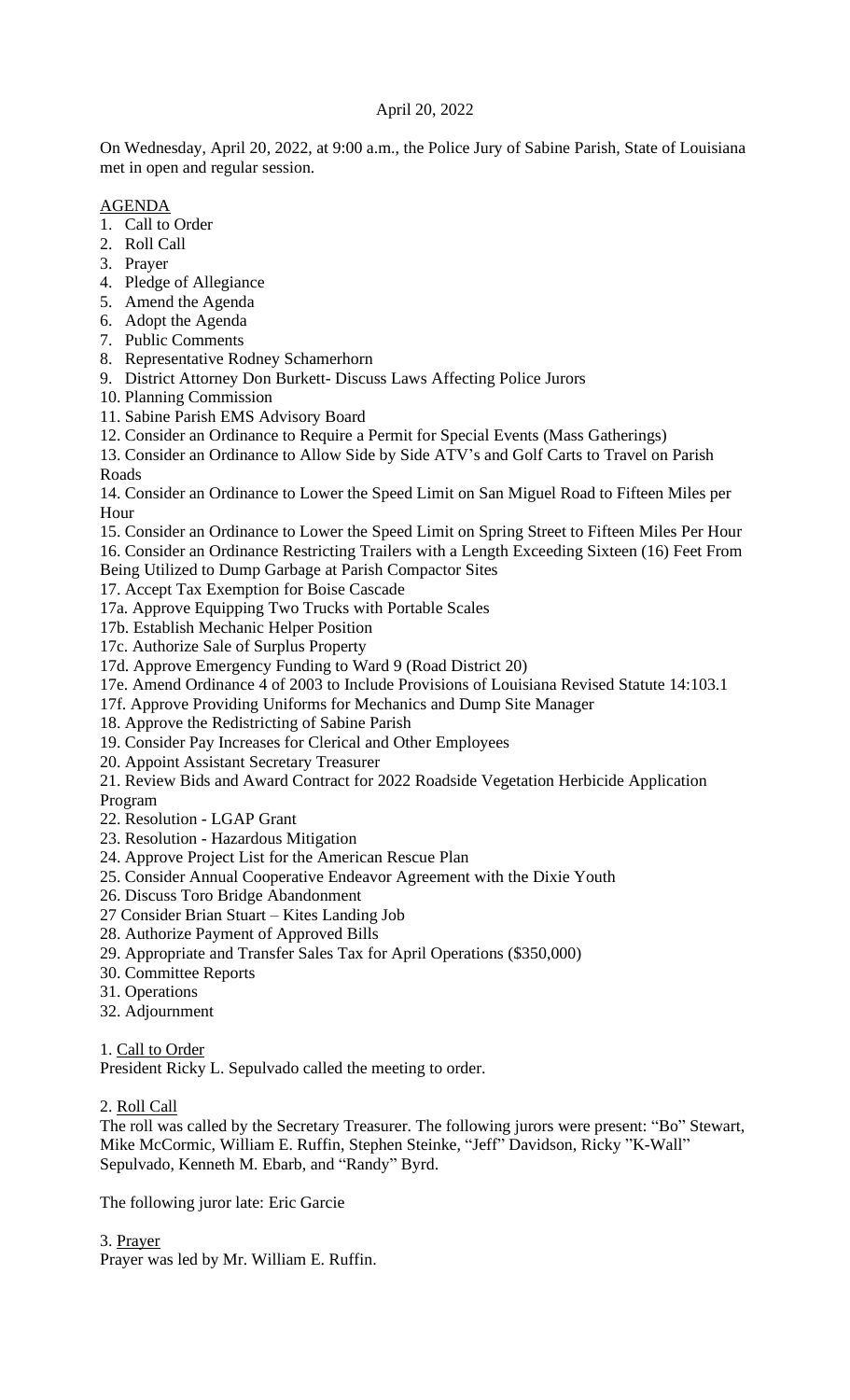4. Pledge of Allegiance The Pledge of Allegiance was led by Mr. Stephen Steinke.

Mr. Eric Garcie joined the meeting at this time.

5. Amend the Agenda

Public comments on the motion to amend the agenda were allowed prior to any vote to add an item to the agenda.

Resolution No. 8999

Motion by Stewart and seconded by McCormic to amend the agenda to include the following items:

Item 17a – Approve Equipping Two Trucks with Portable Scales

Item 17b – Establish Mechanic Helper Position

Item 17c – Authorize Sale of Surplus Property

Item 17d – Approve Emergency Funding to Ward 9 (Road District 20)

Item 17e – Amend Ordinance 4 of 2003 to Include Provisions of Louisiana Revised Statute 14:103.1

Item 17f – Approve Providing Uniforms for Mechanics and Dump Site Manager

This resolution having been submitted to a vote; the vote thereon was as follows:

Yeas: 9 - Stewart, McCormic, Ruffin, Steinke, Davidson, Garcie, Sepulvado, Ebarb, and Byrd

Nays: 0

Abstain: 0

Absent: 0

6. Adopt the Agenda

Resolution No. 9000

Motion by Ebarb and seconded by Stewart to adopt the agenda as amended.

This resolution having been submitted to a vote; the vote thereon was as follows:

Yeas: 9 - Stewart, McCormic, Ruffin, Steinke, Davidson, Garcie, Sepulvado, Ebarb, and Byrd

Nays: 0

Abstain: 0

Absent: 0

#### 7. Public Comments

Police Jury President, Ricky L. Sepulvado, allowed a period of public comment on any item on the agenda. Mr. Sepulvado advised everyone that they would be allowed to comment later during the meeting on particular agenda items, if they desire. There were no public comments at this time.

8. Representative Rodney Schamerhorn

State Representative Rodney Schamerhorn was not present.

9. District Attorney Don Burkett- Discuss Laws Affecting Police Jurors

District Attorney Don Burkett discussed several laws that affect the police jurors. Mr. Burkett stressed the importance of the police jurors avoiding participation in the day-to-day operations of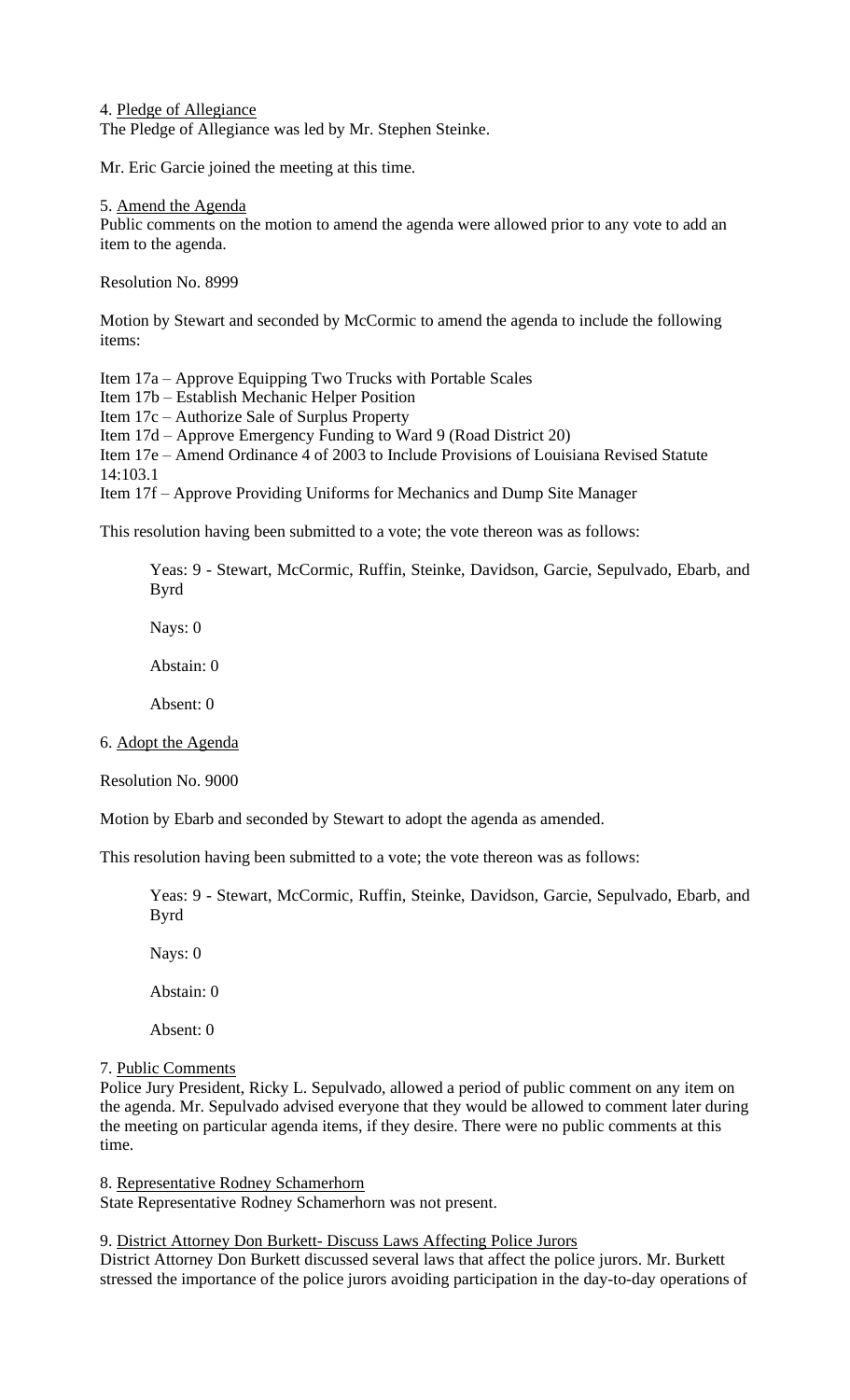the Road Department or the Solid Waste Landfill. He reminded the jurors that they function as the governing body of the parish and cautioned against expending funds on projects that might not serve a public purpose.

Mr. Burkett invited the jurors to contact him at any time with questions that arise.

#### 10. Planning Commission

No member of the Sabine Parish Planning Commission was in attendance.

#### 11. Sabine Parish EMS Advisory Board

Mrs. Melinda Heard provided a brief summary of the activities of the Board during the last month.

# **ORDINANCE 1 of 2022**

#### **AN ORDINANCE AMENDMENT TO ORDINANCE NO. 1 OF 2011 WHICH PROVIDES FOR THE CREATION OF A SABINE PARISH AMBULANCE SERVICE DISTRICT AS AUTHORIZED BY TITLE 33, CHAPTER 28-A, SECTIONS 9053-9060 OF THE LOUISIANA REVISED STATUTES, DESCRIBING AND DEFINING THE BOUNDARIES THEREOF AND FURTHER PROVIDING WITH REFERENCE THERETO**

**WHEREAS,** the Sabine Parish Police Jury has received resolutions from the governing authorities of all municipalities within Sabine Parish providing their concurrence for their municipality to be included in the boundaries of the Ambulance Service District to be formed by the Sabine Parish Police Jury; said resolutions adopted as follows:

|                            | Date Resolution Adopted |
|----------------------------|-------------------------|
| • Village of Converse      | January 3, 2011         |
| • Village of Fisher        | January 10, 2011        |
| • Village of Florien       | January 3, 2011         |
| • Village of Noble         | January 10, 2011        |
| • Village of Pleasant Hill | January 12, 2013        |
| Town of Zwolle             | January 13, 2011        |
| Town of Many               | April 19, 2022          |
|                            |                         |

BE IT ORDAINED, by the Police Jury of Sabine Parish, Louisiana, acting in its capacity as the governing authority of said parish, in regular and legal session convened, a quorum being present and voting, that the following changes are made to Ordinance 1 of 2011:

Section 1 is amended as follows:

The following sentence shall be added to Section 1: Creation: The official name of the district shall be the Sabine Parish EMS Advisory Board.

Section 2 is amended to read as follows:

The boundaries of the district shall include and embrace all of that territory within the corporate limits of the Parish of Sabine, State of Louisiana, as the same presently exists and that the boundaries of the district hereby created shall be coextensive with the boundaries of the Parish of Sabine, State of Louisiana, as the said boundaries presently exist.

Section 3 is amended to add the following:

(b) the district shall coordinate the implementation of policies, protocols and procedures while cooperating with the transport providers (ground and air), dispatch agencies, fire districts, and law enforcement to ensure the highest quality and consistent prehospital medical care possible for the citizens of Sabine Parish. These policies and procedures shall be the understood standard for the delivery of dispatch, patient assistance and care and transport in Sabine Parish from the initial time of call to incident termination and patient delivery to definitive care.

Section 4, Paragraph (c), is amended to read as follows: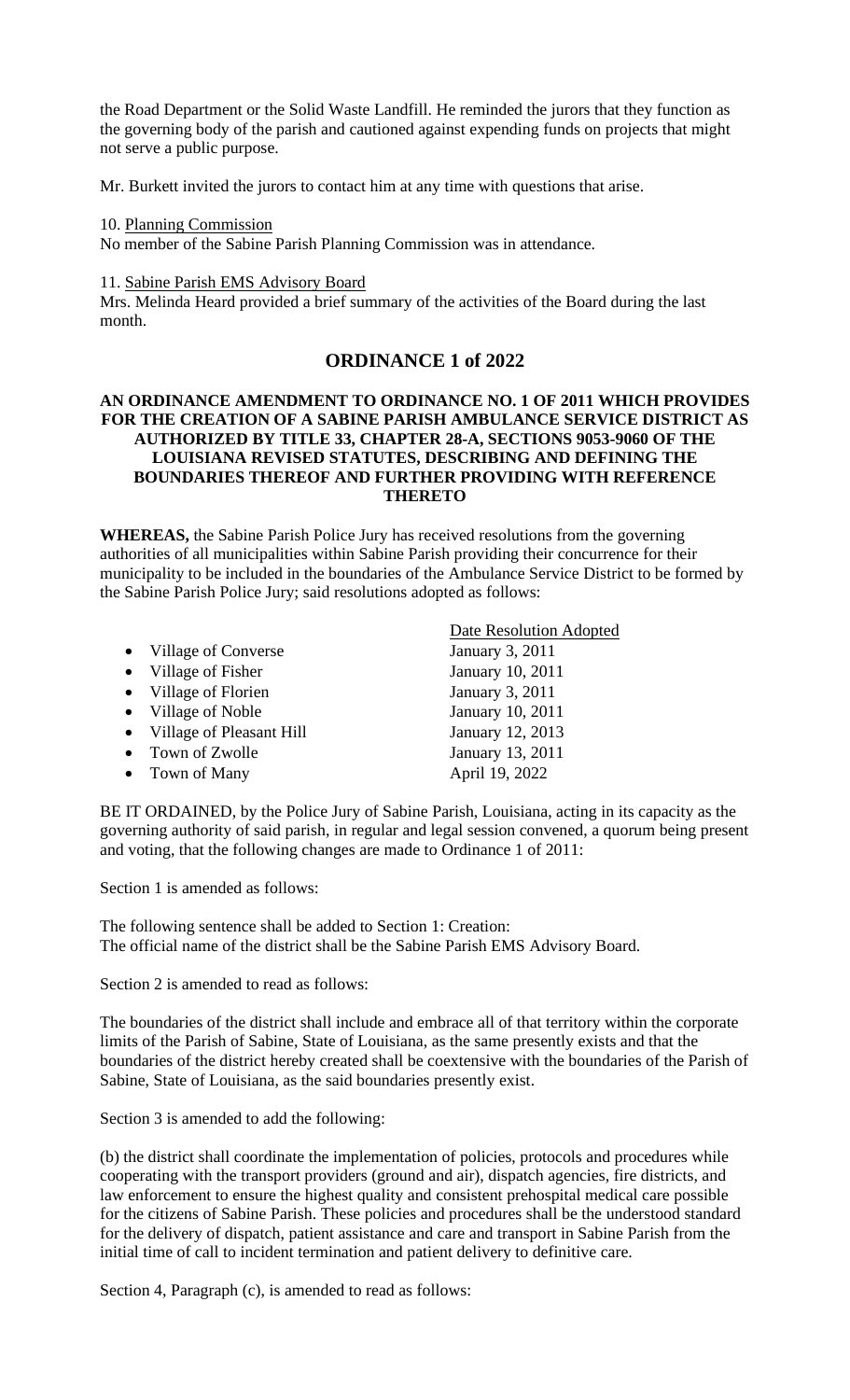The initial term of commissioners one and two shall be two years, while the initial term of commissioners three and four shall be four years. Commissioner five shall serve an initial term of six years. Effective December 3, 2021, each commissioner shall serve a term of five years with the term expirations staggered so that one commissioner's term ends each year. Any vacancy in the term of any commissioner shall be filled for the remainder of the unexpired term in the same manner as the original appointment.

Section 4 shall be amended to add the following paragraph:

The board shall consist of three commissioners representing each of the fire districts of the Parish. Each fire district shall nominate one commissioner to be approved for service upon confirmation by the police jury. The regional medical center shall nominate a commissioner who shall be approved for service by the police jury and the police jury shall appoint the remaining commissioner.

Section 4, Paragraph (e), is amended to read as follows:

The first meeting of the board of commissioners shall be held within sixty days of the date of appointment of the members. At that time, a chairperson, a vice chairperson, and a secretary treasurer of the board shall be elected. Thereafter, the board of commissioners shall hold a minimum of three meetings annually. The police jury or the chairperson of the board of commissioners may call additional meetings of the board. (R.S. 33:9055)

BE IT FURTHER ORDAINED, if any provision or item of this ordinance is held invalid, such invalidity shall not affect other provisions, items or applications of this ordinance which can be given effect without the invalid provisions, items or applications and to this end the provisions of this ordinance are hereby declared to be severable.

BE IT FURTHER ORDAINED, that this ordinance shall be in full force and effect immediately upon its adoption, being an ordinance affecting the public peace, health, and safety, and it shall be published one time in the Official Journal of the Parish of Sabine, State of Louisiana, along with any other minutes of the meeting.

The foregoing ordinance having been offered upon a motion by Ebarb and seconded by McCormic was then submitted to an official vote and the vote thereupon was recorded as follows to wit:

Yeas: 9 - Stewart, McCormic, Ruffin, Steinke, Davidson, Garcie, Sepulvado, Ebarb, and Byrd

Nays: 0

Abstain: 0

Absent: 0

Thereupon, the President declared this ordinance adopted on this the 20<sup>th</sup> day of April 2022, at the regular meeting of the Police Jury of the Parish of Sabine.

s/William E. Weatherford s/Ricky L. Sepulvado William E. Weatherford Ricky L. Sepulvado Secretary-Treasurer President

12. Consider an Ordinance to Require a Permit for Special Events (Mass Gatherings) Mr. Brad Walker, Chief Criminal Deputy for the Sabine Parish Sheriff, discussed the need to require a permit for special events.

Resolution No. 9001

Motion by Stewart and seconded by Steinke to table consideration of an ordinance to require a permit for special events (mass gatherings).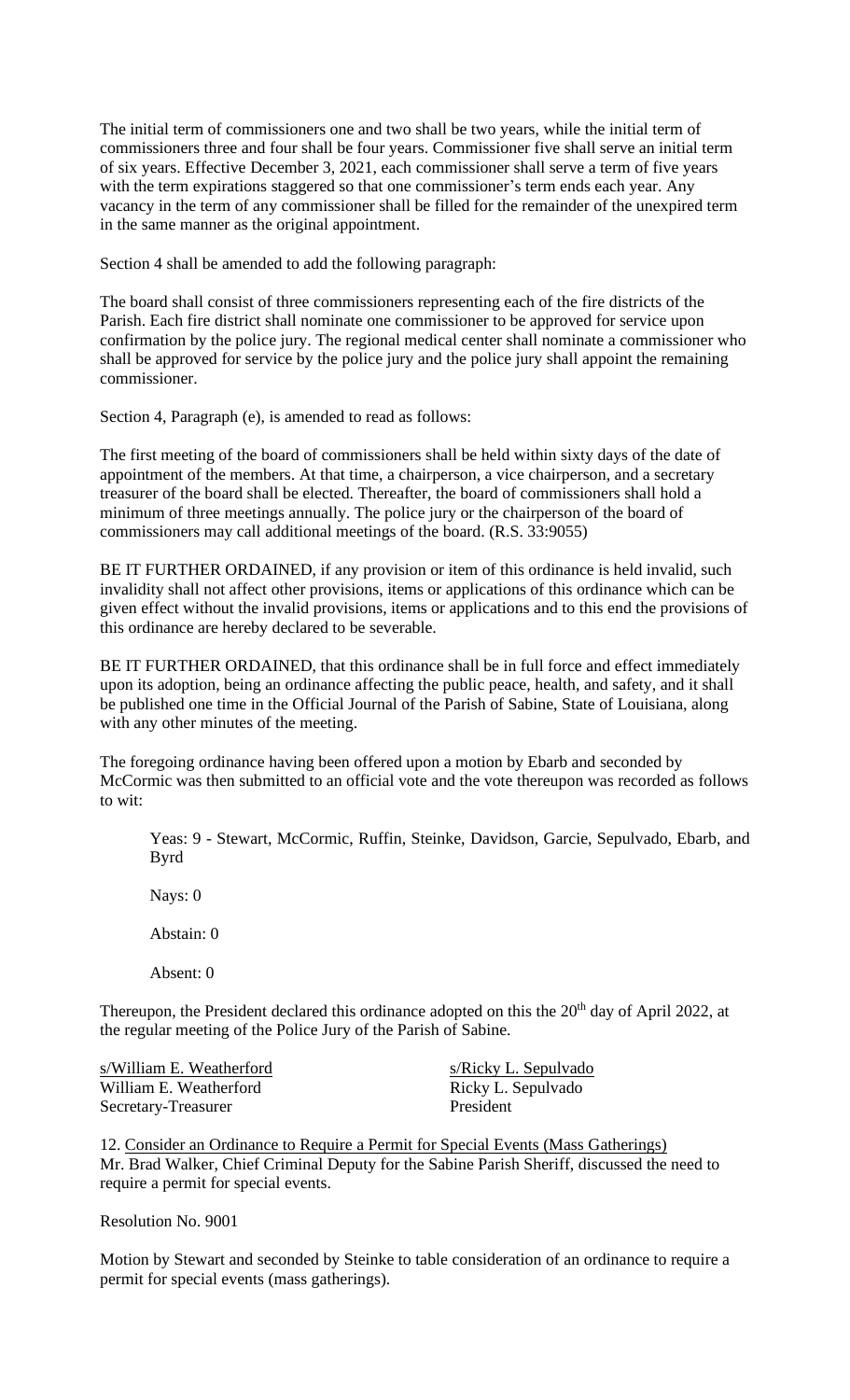This resolution having been submitted to a vote; the vote thereon was as follows:

Yeas: 9 - Stewart, McCormic, Ruffin, Steinke, Davidson, Garcie, Sepulvado, Ebarb, and Byrd

Nays: 0

Abstain: 0

Absent: 0

## 13. Consider an Ordinance to Allow Side by Side ATV's and Golf Carts to Travel on Parish Roads

Resolution No. 9002

Motion by McCormic and seconded by Steinke to table consideration of an ordinance to allow side by side ATV's and golf carts to travel on parish roads.

This resolution having been submitted to a vote; the vote thereon was as follows:

Yeas: 9 - Stewart, McCormic, Ruffin, Steinke, Davidson, Garcie, Sepulvado, Ebarb, and Byrd

Nays: 0

Abstain: 0

Absent: 0

14. Consider an Ordinance to Lower the Speed Limit on San Miguel Road to Fifteen Miles per Hour

# **ORDINANCE 2 of 2022**

### **AN ORDINANCE ESTABLISHING THE SPEED LIMIT FOR SAN MIGUEL ROAD IN ROAD DISTRICT 15 (WARD 5)**

WHEREAS, the Sabine Parish Police Jury is responsible for the safety of individuals traveling on parish roads, and

WHEREAS, the current posted speed limit for San Miguel Road in Road District 15 (Ward 5) allows drivers to travel at speeds of up to forty-five (45) miles per hour without being issued a citation, and

WHEREAS, the Sabine Parish Police Jury has determined that this is a dangerous speed for travel on San Miguel Road in Road District 15 (Ward 5).

NOW THEREFORE BE IT ORDAINED, that the maximum speed limit for any vehicle travelling on San Miguel Road in Road District 15 (Ward 5) shall be fifteen (15) miles per hour.

BE IT FURTHER ORDAINED, that this ordinance shall be in effect May 1, 2022 and it shall be published one time in the Official Journal of the Parish of Sabine, State of Louisiana, along with any other minutes of the meeting.

The foregoing ordinance having been offered upon a motion by Stewart and seconded by Garcie was then submitted to an official vote and the vote thereupon was recorded as follows to wit:

Yeas: 9 - Stewart, McCormic, Ruffin, Steinke, Davidson, Garcie, Sepulvado, Ebarb, and Byrd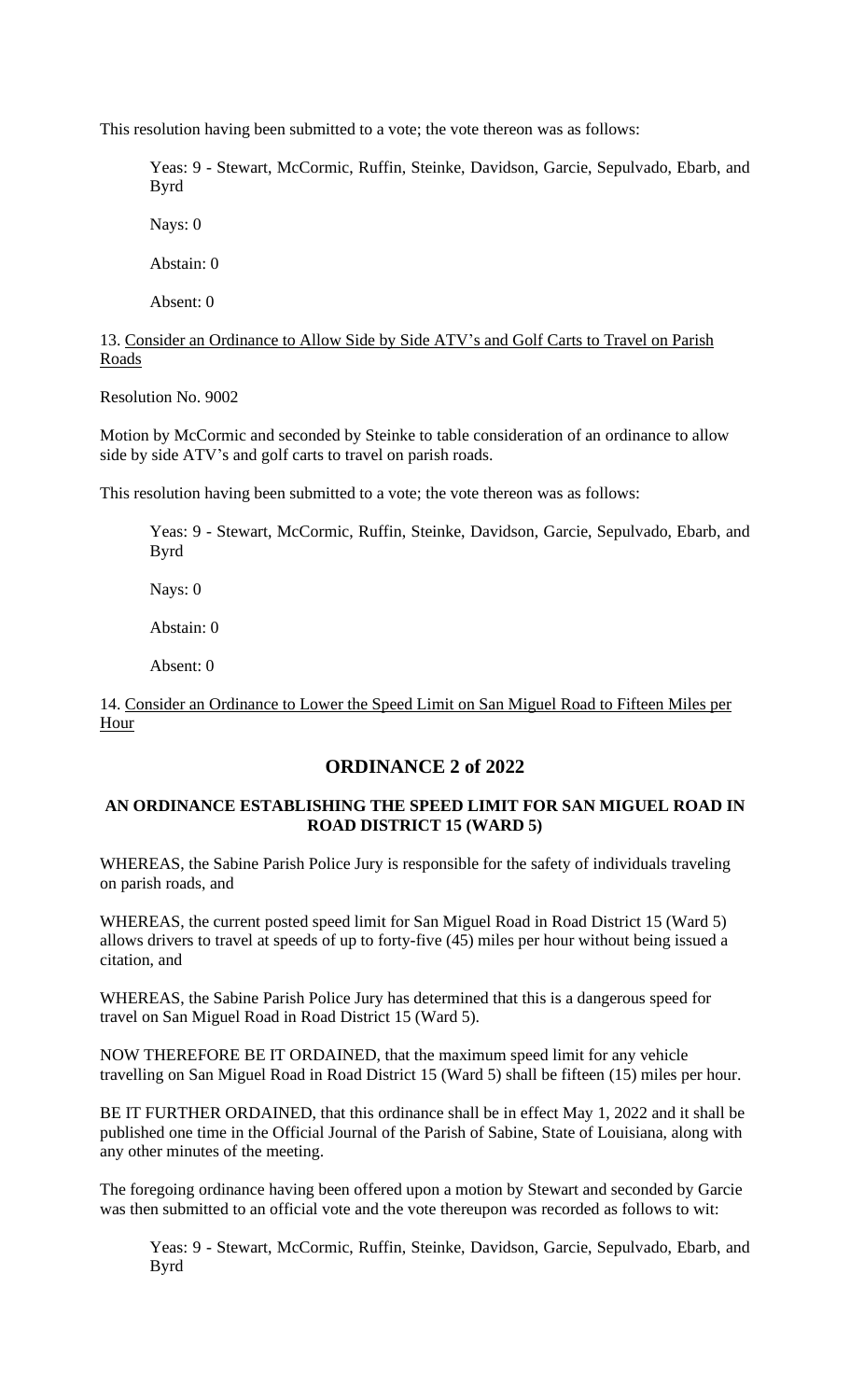Nays: 0

Abstain: 0

Absent: 0

Thereupon, the President declared this ordinance adopted on this the 20<sup>th</sup> day of April 2022, at the regular meeting of the Police Jury of the Parish of Sabine.

| s/William E. Weatherford | s/Ricky L. Sepulvado |
|--------------------------|----------------------|
| William E. Weatherford   | Ricky L. Sepulvado   |
| Secretary-Treasurer      | President            |

15. Consider an Ordinance to Lower the Speed Limit on Spring Street to Fifteen Miles Per Hour

# **ORDINANCE 3 of 2022**

### **AN ORDINANCE ESTABLISHING THE SPEED LIMIT FOR SPRING STREET IN ROAD DISTRICT 9 (WARD 3)**

WHEREAS, the Sabine Parish Police Jury is responsible for the safety of individuals traveling on parish roads, and

WHEREAS, the current posted speed limit for Spring Street in Road District 9 (Ward 3) allows drivers to travel at speeds of up to forty-five (45) miles per hour without being issued a citation, and

WHEREAS, the Sabine Parish Police Jury has determined that this is a dangerous speed for travel on Spring Street in Road District 9 (Ward 3).

NOW THEREFORE BE IT ORDAINED, that the maximum speed limit for any vehicle travelling on Spring Street in Road District 9 (Ward 3) shall be fifteen (15) miles per hour.

BE IT FURTHER ORDAINED, that this ordinance shall be in effect May 1, 2022 and it shall be published one time in the Official Journal of the Parish of Sabine, State of Louisiana, along with any other minutes of the meeting.

The foregoing ordinance having been offered upon a motion by Davidson and seconded by Stewart was then submitted to an official vote and the vote thereupon was recorded as follows to wit:

Yeas: 9 - Stewart, McCormic, Ruffin, Steinke, Davidson, Garcie, Sepulvado, Ebarb, and Byrd

Nays: 0

Abstain: 0

Absent: 0

Thereupon, the President declared this ordinance adopted on this the 20<sup>th</sup> day of April 2022, at the regular meeting of the Police Jury of the Parish of Sabine.

s/William E. Weatherford s/Ricky L. Sepulvado William E. Weatherford Ricky L. Sepulvado Secretary-Treasurer President

16. Consider an Ordinance Restricting Trailers with a Length Exceeding Sixteen (16) Feet From Being Utilized to Dump Garbage at Parish Compactor Sites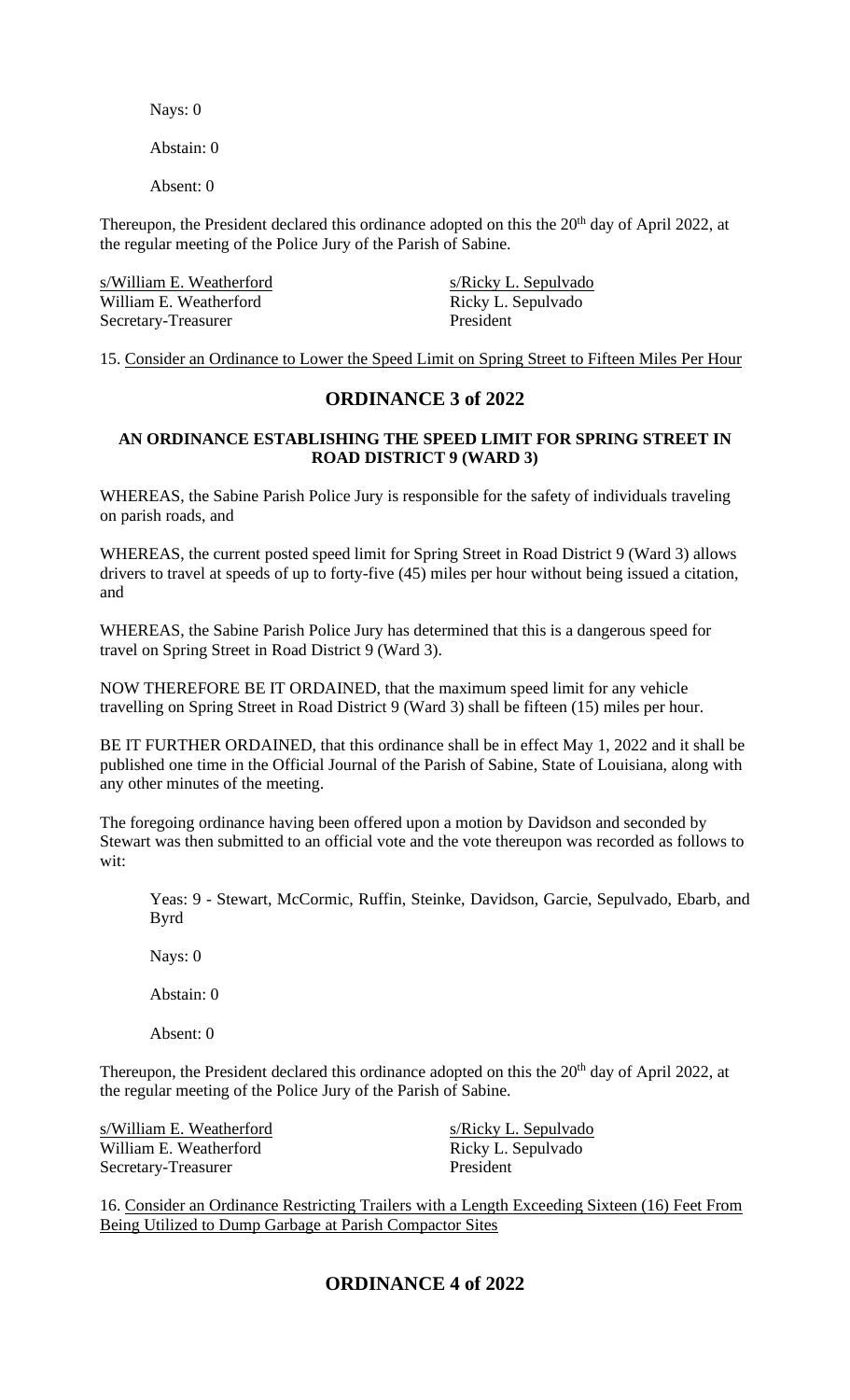### **AN ORDINANCE RESTRICTING TRAILERS WITH A LENGTH EXCEEDING SIXTEEN (16) FEET FROM BEING UTILIZED TO DUMP GARBAGE AT PARISH COMPACTOR SITES**

WHEREAS the Sabine Parish Police Jury operates several sites for the collection and compaction of municipal solid waste generated by citizens of Sabine Parish, Louisiana, and

WHEREAS entities are using large trailers to transport garbage to collection and compaction sites.

NOW THEREFORE BE IT ORDAINED, that trailers more than sixteen (16) feet in length are prohibited to transport garbage to collection and compaction sites; however, they may be used to transport garbage to the Parish Solid Waste Landfill for processing through the scales.

BE IT FURTHER ORDAINED, that whoever violates the provisions of this ordinance shall be fined two hundred and fifty dollars (\$250).

BE IT FURTHER ORDAINED, that this ordinance shall be in effect May 1, 2022 and it shall be published one time in the Official Journal of the Parish of Sabine, State of Louisiana, along with any other minutes of the meeting.

BE IT FURTHER ORDAINED, that all ordinances or parts of ordinances in conflict herein be and the same are hereby repealed after this ordinance goes into effect.

The foregoing ordinance having been offered upon a motion by Davidson and seconded by Steinke was then submitted to an official vote and the vote thereupon was recorded as follows to wit:

Yeas: 9 - Stewart, McCormic, Ruffin, Steinke, Davidson, Garcie, Sepulvado, Ebarb, and Byrd

Nays: 0

Abstain: 0

Absent: 0

Thereupon, the President declared this ordinance adopted on this the 20<sup>th</sup> day of April 2022, at the regular meeting of the Police Jury of the Parish of Sabine.

s/William E. Weatherford s/Ricky L. Sepulvado William E. Weatherford Ricky L. Sepulvado Secretary-Treasurer President

17. Accept Tax Exemption for Boise Cascade

The Sabine Parish Police Jury is in receipt of a Tax Exemption Application by Boise Cascade Wood Products LLC (Application #20180454-ITE). The application is for modernization of the Log Utilization Center located in Florien, Louisiana. Estimated cost of the plant modernization is \$27,184,077. The application has been approved by the Louisiana Department of Economic Development.

The Finance Committee has reviewed this request and recommends that the Police Jury grant the requested tax exemption to Boise Cascade Wood Products LLC.

Resolution No. 9003

Motion by Garcie and seconded by McCormic:

WHEREAS the Sabine Parish Police Jury is in receipt of a Tax Exemption Application by Boise Cascade Wood Products LLC (Application #20180454-ITE), and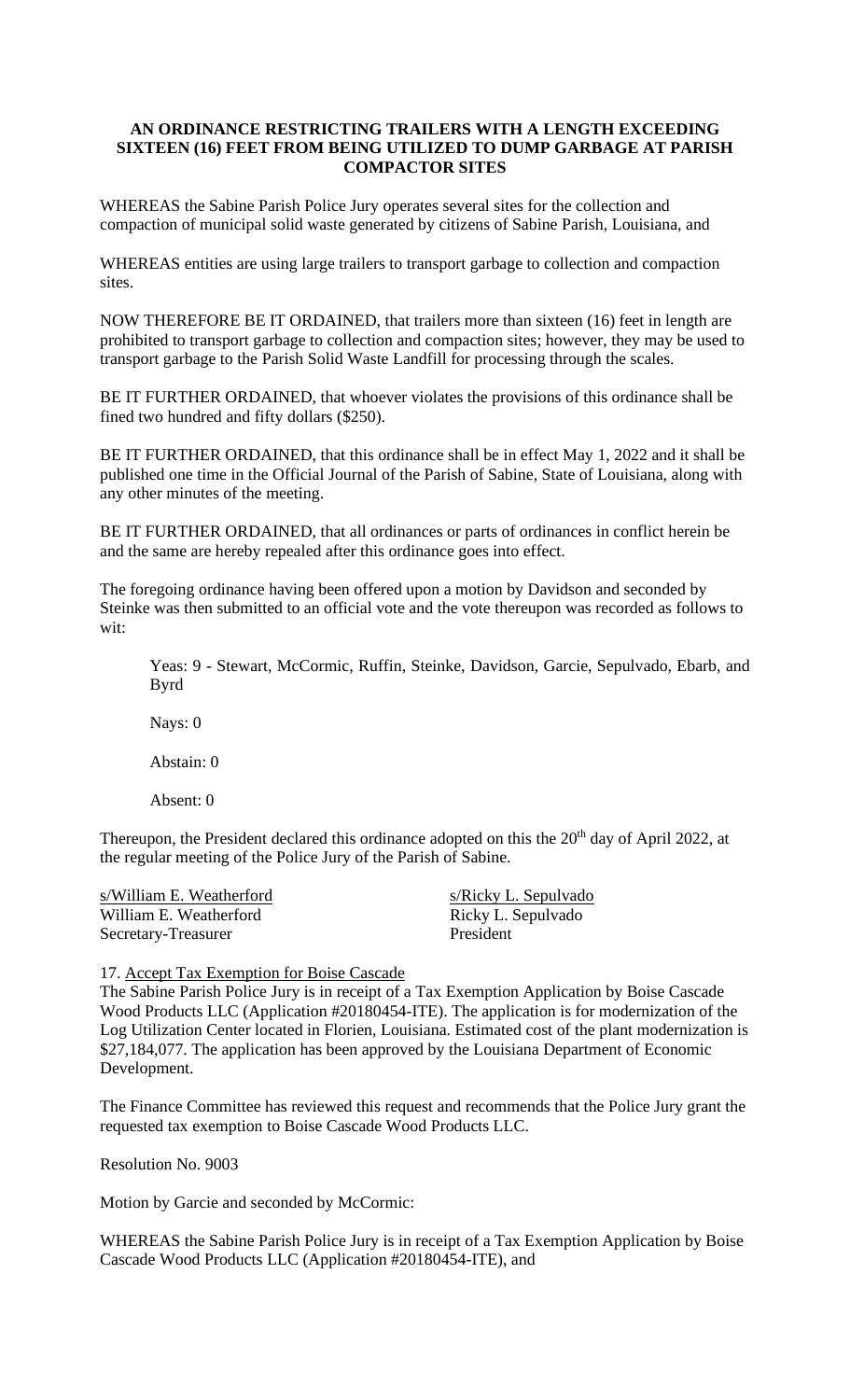WHEREAS the application is for modernization of the Log Utilization Center located in Florien, Louisiana with an estimated cost of \$27,184,077, and

WHEREAS this modernization will add new employees and will improve the plant's efficiency of operation

NOW THEREFORE BE IT RESOLVED that the Sabine Parish Police Jury hereby approves the Tax Exemption Application by Boise Cascade Wood Products LLC (Application #20180454- ITE), and

This resolution having been submitted to a vote; the vote thereon was as follows:

Yeas: 8 - McCormic, Ruffin, Steinke, Davidson, Garcie, Sepulvado, Ebarb, and Byrd

Nays: 1 - Stewart

Abstain: 0

Absent: 0

17a. Approve Equipping Two Trucks with Portable Scales Road Superintendent Bobby Hughes informed the Jury that because our road ordinances define violations in terms of vehicle weight, the Jury needs to equip two enforcement vehicles with portable scales. He stated that the expected cost to equip the two vehicles would be approximately \$85,000.

Resolution No. 9004

Motion by McCormic and seconded by Byrd:

WHEREAS many roads in Sabine Parish are being severely damaged by vehicles weighing more than allowed by parish ordinances, and

WHEREAS to enforce the parish ordinances it is necessary to weigh vehicles to provide proof of violation, and

WHEREAS the Road Superintendent has determined that two sets of scales are necessary to properly enforce parish ordinances.

NOW THEREFORE BE IT RESOLVED that the Sabine Parish Police Jury hereby approves the purchase of two sets of portable scales to equip two road enforcement vehicles, and

BE IT FURTHER RESOLVED that the purchase of the portable scales be paid through the Sales Tax Fund.

This resolution having been submitted to a vote; the vote thereon was as follows:

Yeas: 6 - McCormic, Steinke, Davidson, Sepulvado, Ebarb, and Byrd

Nays: 3 – Stewart, Ruffin, and Garcie

Abstain: 0

Absent: 0

#### 17b. Establish Mechanic Helper Position

Road Superintendent Bobby Hughes expressed the need for an employee to assist the mechanics by performing such duties as washing equipment prior to repair, cleaning parts, fetching tools, picking up parts at stores, etc. He stated that having a mechanic's helper would allow mechanics to focus on equipment repair instead of spending time on tasks that can be performed by another employee.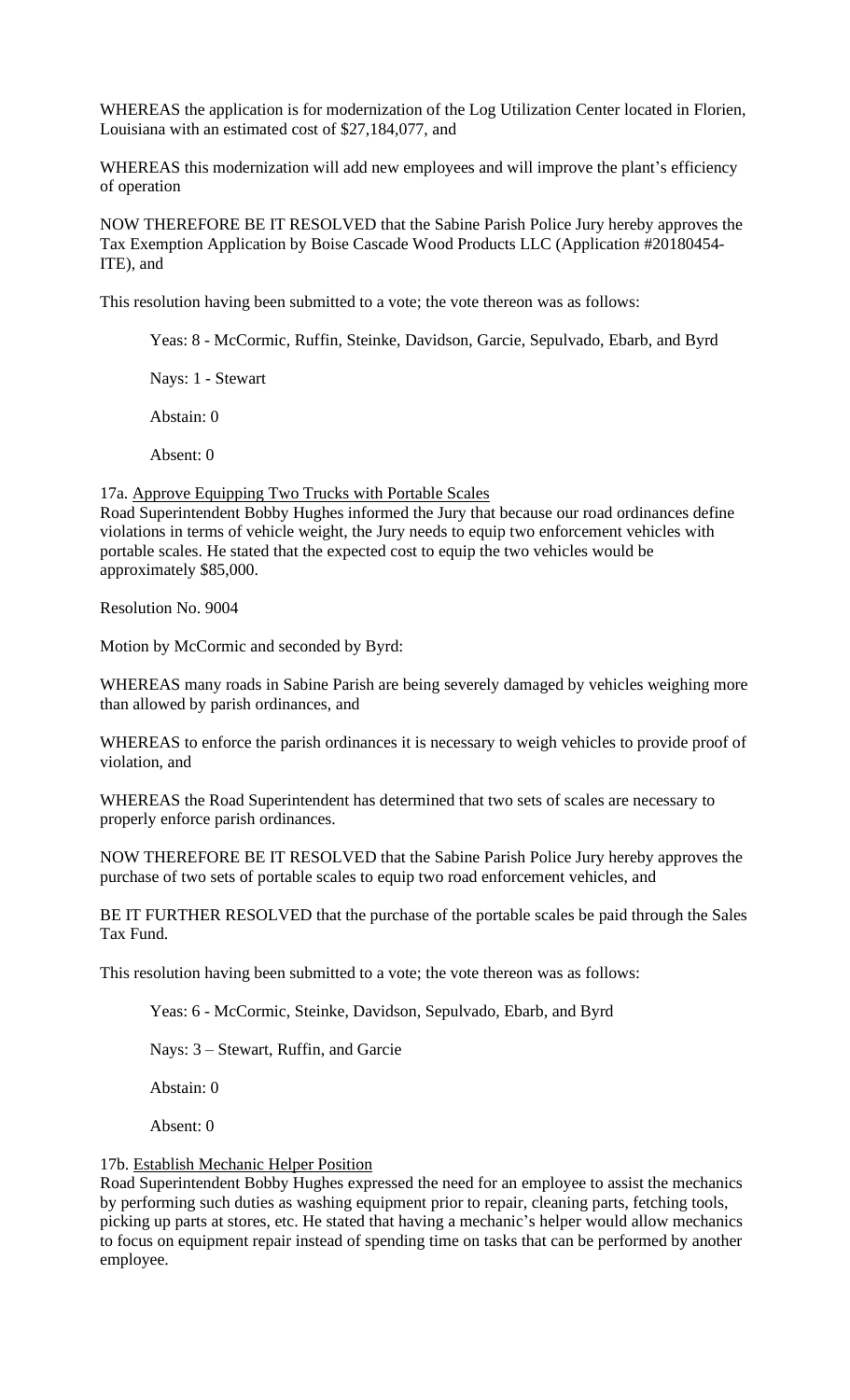Resolution No. 9005

Motion by Stewart and seconded by Davidson:

NOW BE IT RESOLVED that the Sabine Parish Police Jury hereby approves the establishment of a position for a Mechanic's Helper in the shop, and

BE IT FURTHER RESOLVED that the position of Mechanic's Helper be a full-time position with a base rate of pay of fourteen dollars (\$14.00) per hour, and

BE IT FURTHER RESOLVED that the mechanic's helper will participate in the STEP Plan and be eligible to participate in all benefits normally offered to full-time employees, and

BE IT FURTHER RESOLVED that the position of mechanic's helper shall become effective on May 1, 2022.

This resolution having been submitted to a vote; the vote thereon was as follows:

Yeas: 8 – Stewart, McCormic, Ruffin, Steinke, Davidson, Garcie, Sepulvado, and Byrd

Nays: 1 – Ebarb

Abstain: 0

Absent: 0

17c. Authorize Sale of Surplus Property

Road Superintendent Bobby Hughes reported that the Road Department had some concrete bridge sections that no longer serve a public purpose and some scrap metal that should be declared surplus property and auctioned on govdeals.com.

Resolution No. 9006

Motion by Stewart and seconded by McCormic:

WHEREAS, the Sabine Parish Police Jury has some concrete bridge sections and some scrap metal that no longer serve a public purpose.

NOW THEREFORE BE IT RESOLVED, that the Sabine Parish Police Jury hereby declares said property surplus, and

BE IT FURTHER RESOLVED, that the concrete bridge sections and scrap metal be sold to the highest bidder by auction on the internet through govdeals.com.

This resolution having been submitted to a vote; the vote thereon was as follows:

Yeas: 9 – Stewart, McCormic, Ruffin, Steinke, Davidson, Garcie, Sepulvado, Ebarb, and Byrd

Nays: 0

Abstain: 0

Absent: 0

17d. Approve Emergency Funding to Ward 9 (Road District 20)

Mr. Byrd reminded the Jury that Ward 9 (Road District 20) has a budget of \$10,000 for culverts for the year ended December 31, 2022. A large culvert has been determined to be unsafe and the replacement culvert will cost approximately \$20,000. He requested the Jury to approve an emergency transfer of \$20,000 from the General Fund to Ward 9 (Road District 20) for replacement of the culvert.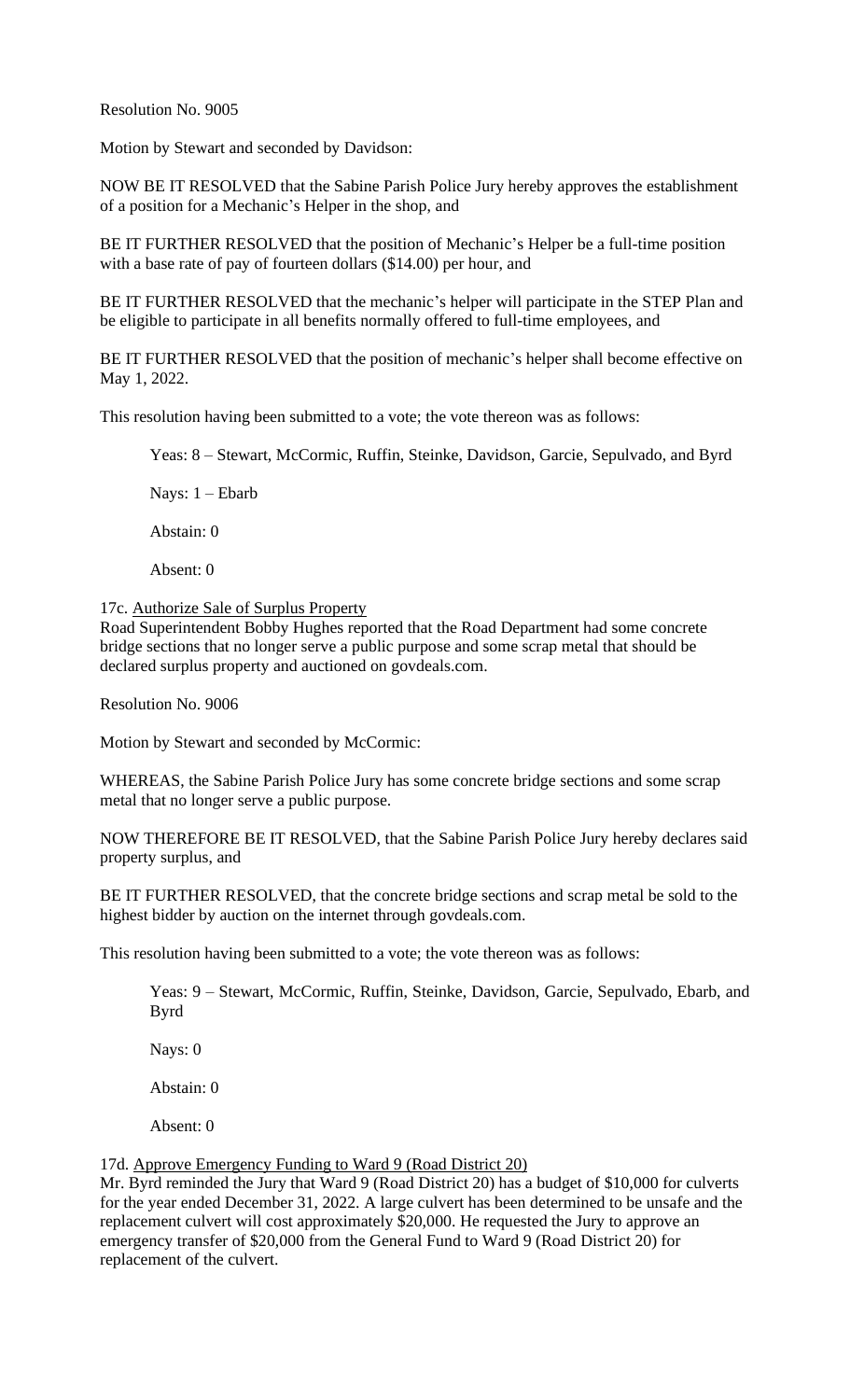Resolution No. 9007

Motion by Ebarb and seconded by McCormic:

WHEREAS, Ward 9 (Road District 20) has an annual budget of \$10,000 for culverts for the year ended December 31, 2022, and

WHEREAS, a large culvert located on Miles Road, with an estimated replacement cost of \$20,000, has been determined to be unsafe, and

WHEREAS, the overall budget of Ward 9 (Road District 20) is inadequate to allow transfers of money from other budgeted expenditures to culvert expense

NOW THEREFORE BE IT RESOLVED, that the Sabine Parish Police Jury hereby approves and emergency transfer of \$20,000 from the General Fund to Ward 9 (Road District 20) for replacement of the damaged culvert on Miles Road.

This resolution having been submitted to a vote; the vote thereon was as follows:

Yeas: 9 – Stewart, McCormic, Ruffin, Steinke, Davidson, Garcie, Sepulvado, Ebarb, and Byrd

Nays: 0

Abstain: 0

Absent: 0

17e. Amend Ordinance 4 of 2003 to Include Provisions of Louisiana Revised Statute 14:103.1

## **ORDINANCE 5 of 2022**

### **AN ORDINANCE AMENDMENT TO ORDINANCE NO. 4 OF 2003 PROHIBITING THE OPERATION OF EXCESSIVELY LOUD RADIOS, MUSICAL INSTRUMENTS, PHONOGRAPHS, ETC.**

BE IT ORDAINED, by the Police Jury of Sabine Parish, Louisiana, acting in its capacity as the governing authority of said parish, in regular and legal session convened, a quorum being present and voting, that the following changes are made to Ordinance 4 of 2003:

Section (B) is amended to read as follows:

Violation. The operation of any such set, instrument, phonograph, machine or device in a manner that the sound or noise emanating from the sound amplification system is audible at a distance of greater than twenty-five feet which exceeds eighty-five decibels. The provisions of this section do not apply to the use of a horn, alarm, or other warning devise which has as its purpose the signaling of unsafe or dangerous situations or to summon the assistance of law enforcement when used for such purpose, or when used in conjunction with a permitted event.

Section (C) is amended to read as follows:

Violations Punishable. A violation of this section shall constitute a misdemeanor punishable as follows:

- (1) Whoever violates a provision of this Section shall be fined two hundred dollars for a first offense, and not less than three hundred dollars nor more than five hundred dollars for second and subsequent offenses.
- (2) Upon conviction for a first offense, the court may order the violator to surrender to the law enforcement agency that arrested the violator or reported the violation the driver's license of the driver involved in the violation for a period not to exceed thirty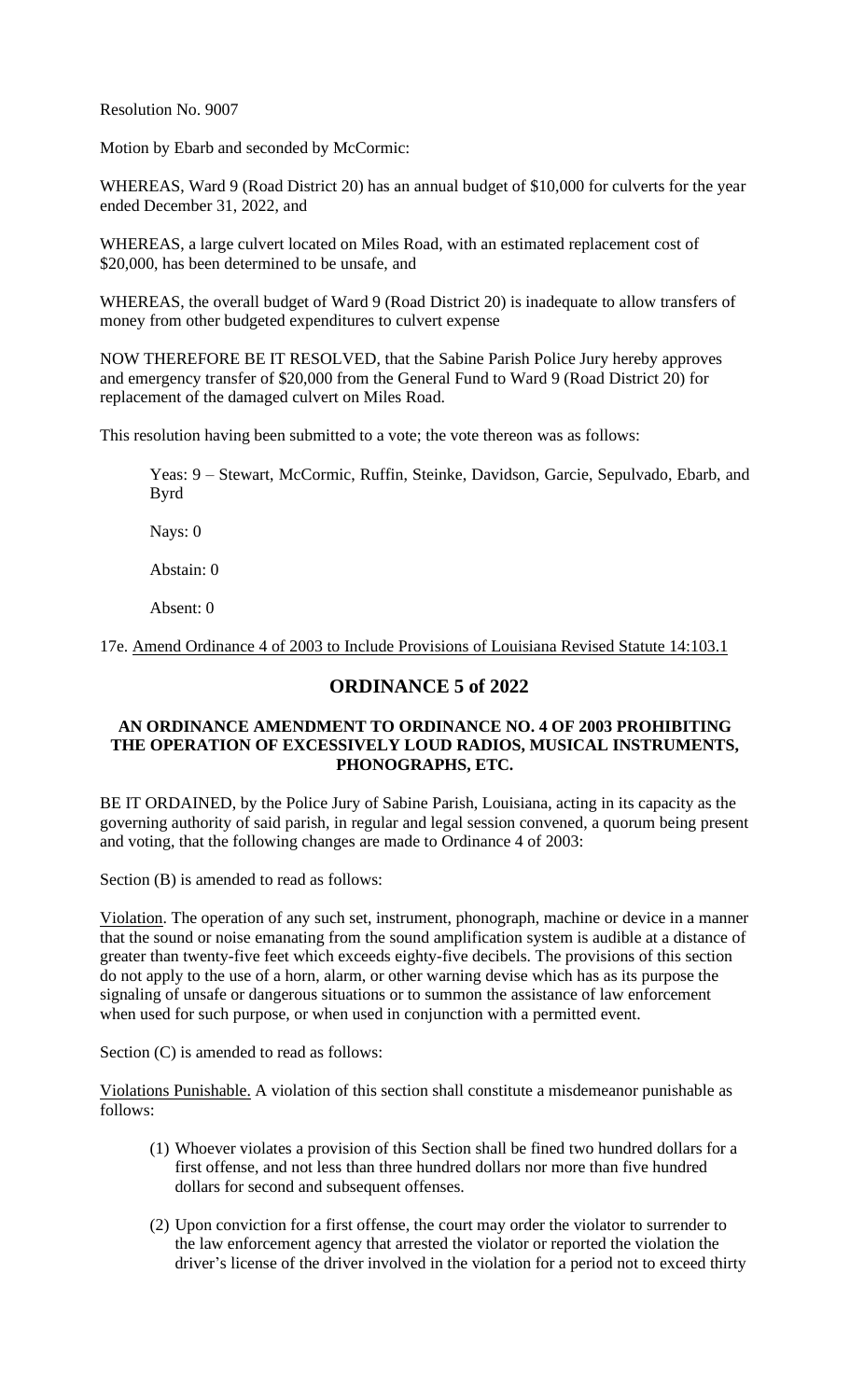days. The violator shall be responsible for the retrieval of his driver's license from the law enforcement agency after the expiration of the period of surrender.

(3) Upon conviction for a second or subsequent offense, the court may order the violator to surrender to the law enforcement agency that arrested the violator or reported the violation the driver's license of the driver involved in the violation for a period not less than thirty days nor more than ninety days. The violator shall be responsible for the retrieval of his driver's license from the law enforcement agency after the expiration of the period of surrender.

BE IT FURTHER ORDAINED, if any provision or item of this ordinance is held invalid, such invalidity shall not affect other provisions, items or applications of this ordinance which can be given effect without the invalid provisions, items or applications and to this end the provisions of this ordinance are hereby declared to be severable.

BE IT FURTHER ORDAINED, that this ordinance shall be in full force and effect immediately upon its adoption, being an ordinance affecting the public peace, health, and safety, and it shall be published one time in the Official Journal of the Parish of Sabine, State of Louisiana, along with any other minutes of the meeting.

The foregoing ordinance having been offered upon a motion by McCormic and seconded by Steinke was then submitted to an official vote and the vote thereupon was recorded as follows to wit:

Yeas: 9 - Stewart, McCormic, Ruffin, Steinke, Davidson, Garcie, Sepulvado, Ebarb, and Byrd

Nays: 0

Abstain: 0

Absent: 0

Thereupon, the President declared this ordinance adopted on this the 20<sup>th</sup> day of April 2022, at the regular meeting of the Police Jury of the Parish of Sabine.

s/William E. Weatherford s/Ricky L. Sepulvado William E. Weatherford Ricky L. Sepulvado Secretary-Treasurer President

#### 17f. Approve Providing Uniforms for Mechanics and Dump Site Manager

Road Superintendent Bobby Hughes informed the Jury that renting uniforms for the three mechanics at the shop and for the dump site manager has previously been discussed by the Road and Shop Committee. President Sepulvado reported that the Road and Shop Committee recommends approval of providing rented uniforms to these four employees.

Resolution No. 9008

Motion by McCormic and seconded by Steinke:

WHEREAS, the two mechanics, the mechanic helper, and the dump site manager damage their personal clothing with dirt, grease and oil while performing their duties for the Police Jury, and

WHEREAS, The Road and Shop Committee has recommended that the Police Jury provide rented uniforms to these employees

NOW THEREFORE BE IT RESOLVED, that the Sabine Parish Police Jury hereby approves and authorizes the rental of uniforms for the two mechanics, the mechanic helper, and the dump site manager.

This resolution having been submitted to a vote; the vote thereon was as follows: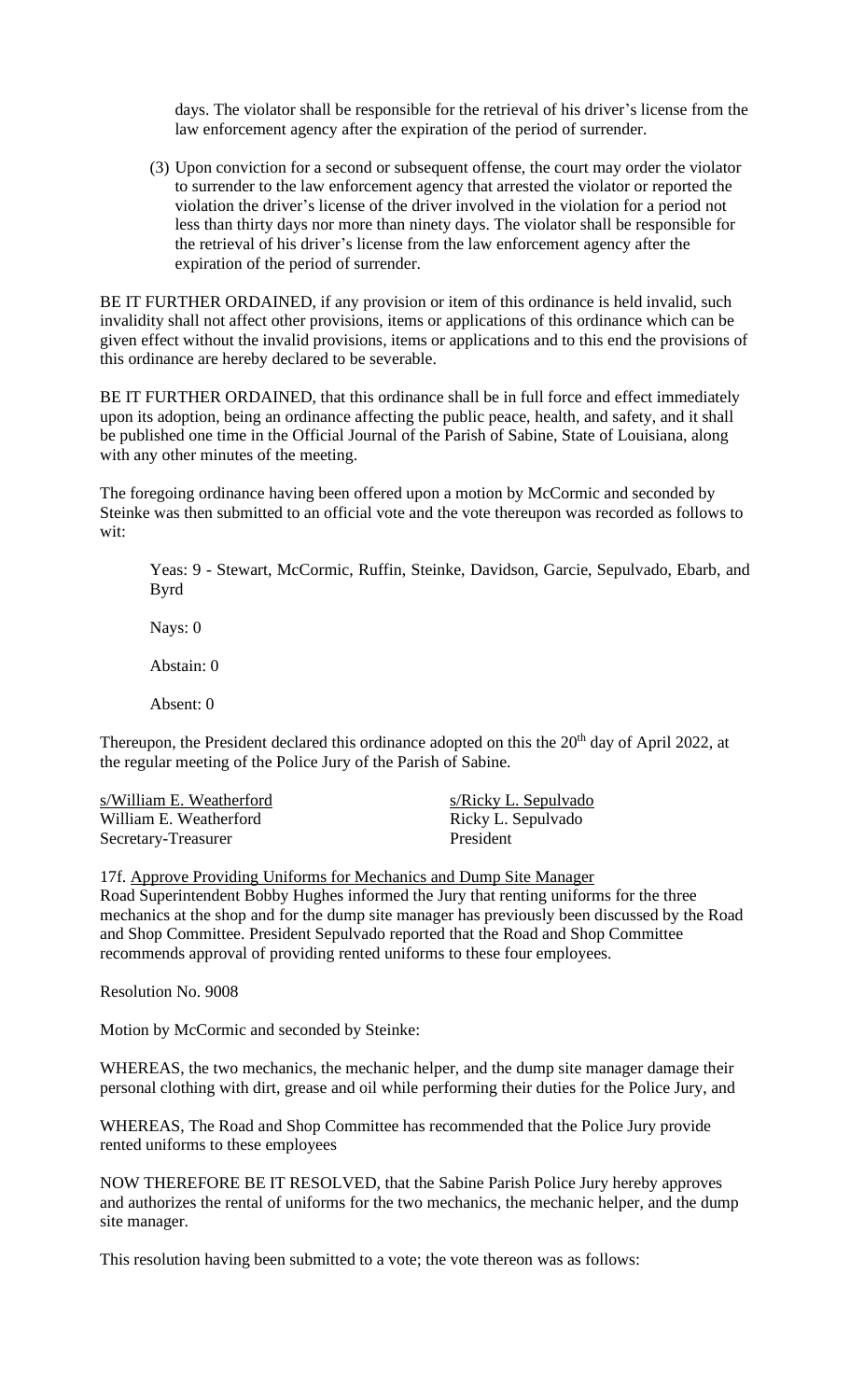Yeas: 7 –McCormic, Ruffin, Steinke, Davidson, Sepulvado, Ebarb, and Byrd

Nays: 2 - Stewart and Garcie

Abstain: 0

Absent: 0

18. Approve the Redistricting of Sabine Parish

Mr. Cedric Floyd was not in attendance. No Action was taken.

19. Consider Pay Increases for Clerical and Other Employees

The Finance Committee met on March 23, 2022 and discussed possible pay increases for clerical and other employees. The Committee reviewed the projected pay which resulted in an estimated annual increase in payroll expense of \$91,596.10 annually. The finance Committee recommended that the Jury approve the pay increases.

Resolution No. 9009

Motion by Ruffin and seconded by Garcie:

WHEREAS the Finance Committee has reviewed proposed pay increases for clerical and other employees and has recommended Police Jury approval of them

NOW THEREFORE BE IT RESOLVED that the Sabine Parish Police Jury hereby approves the following increases in base pay:

|           | <b>Administrative Office Manager</b>    | $$2.00$ per hour |
|-----------|-----------------------------------------|------------------|
|           | <b>Secretary Treasurer</b>              | $$2.00$ per hour |
|           | <b>Administrative Assistant</b>         | \$2.00 per hour  |
| $\bullet$ | Road Office Manager                     | \$2.00 per hour  |
|           | Road Superintendent                     | $$2.00$ per hour |
|           | Road Office Clerk                       | $$2.00$ per hour |
|           | <b>Compactor Station Supervisor</b>     | \$2.00 per hour  |
|           | <b>Building Code Office Secretary</b>   | \$2.00 per hour  |
|           | <b>Litter Deputies</b>                  | \$2.00 per hour  |
|           | <b>Temporary Bushhog Operator</b>       | $$2.00$ per hour |
|           | <b>Courthouse Maintenance Employees</b> | $$2.00$ per hour |
|           | <b>Compactor Workers</b>                | $$1.00$ per hour |

BE IT FURTHER RESOLVED that these increases are to the base pay of the affected employees with their current pay rate being determined by applying their STEP Plan increases to the new adjusted base pay

BE IT FURTHER RESOLVED that these pay increases will become effective May 1, 2022.

This resolution having been submitted to a vote; the vote thereon was as follows:

Yeas: 9 - Stewart, McCormic, Ruffin, Steinke, Davidson, Garcie, Sepulvado, Ebarb, and Byrd

Nays: 0

Abstain: 0

Absent: 0

### 20. Appoint Assistant Secretary Treasurer

The Personnel Committee met on March 23, 2022 and considered hiring an assistant secretary treasurer.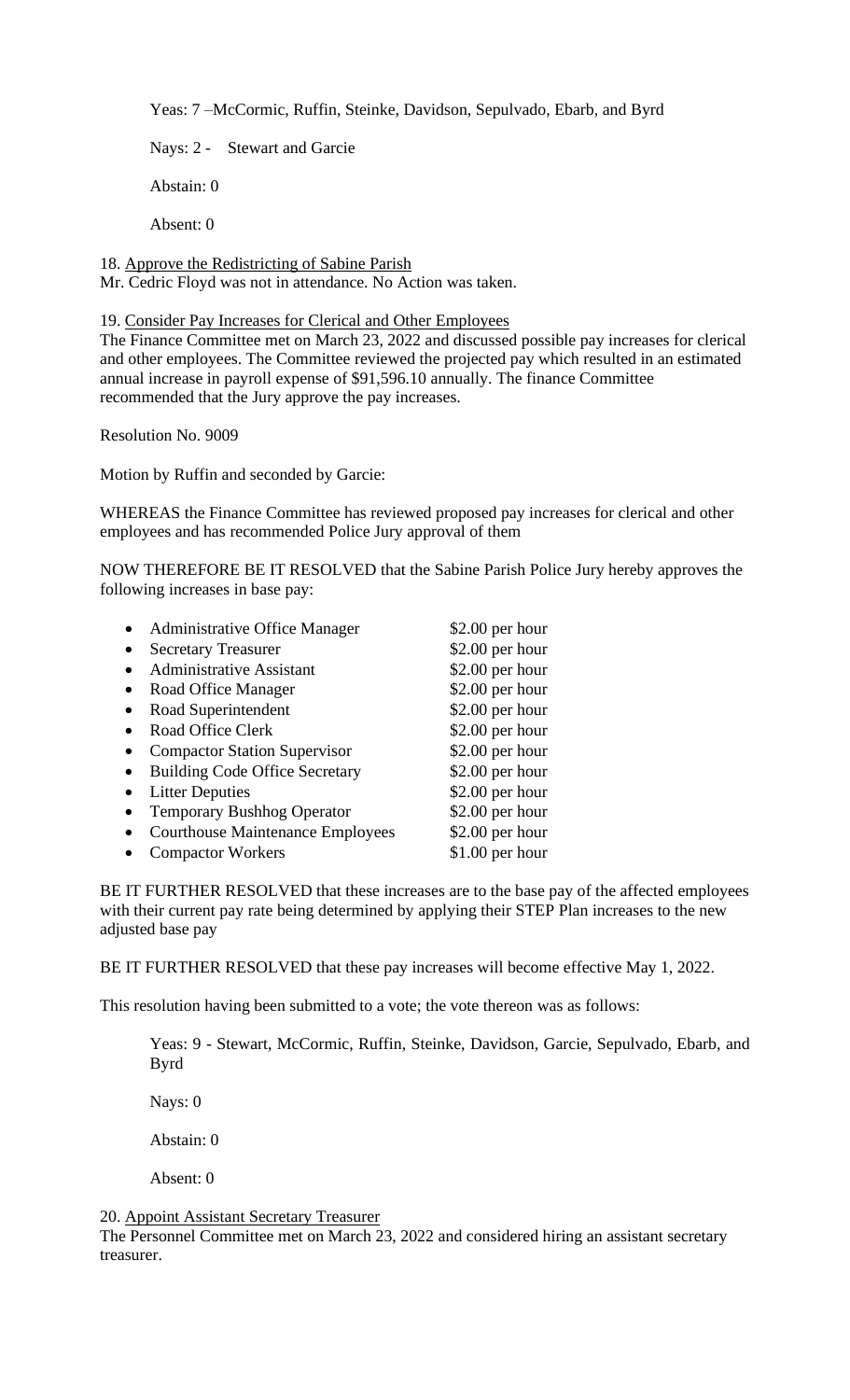Resolution No. 9010

Motion by McCormic and seconded by Byrd:

WHEREAS the Personnel Committee has recommended hiring Ali Vines as assistant secretary treasurer

NOW BE IT RESOLVED that Ali Vines be appointed as assistant secretary treasurer, and

BE IT FURTHER RESOLVED that Mrs. Vines be hired at the rate of twenty-five dollars (\$25.00) per hour with a probationary period of six months

BE IT FURTHER RESOLVED that she will participate in the STEP Plan and be eligible to participate in all benefits normally offered to full time employees

BE IT FURTHER RESOLVED that upon signing an agreement with the Police Jury, the Jury will reimburse Mrs. Vines for CPA licensing costs.

BE IT FURTHER RESOLVED that Mrs. Ali Vines full time employment will begin on April 21, 2022.

This resolution having been submitted to a vote; the vote thereon was as follows:

Yeas: 9 - Stewart, McCormic, Ruffin, Steinke, Davidson, Garcie, Sepulvado, Ebarb, and Byrd

Nays: 0

Abstain: 0

Absent: 0

21. Review Bids and Award Contract for 2022 Roadside Vegetation Herbicide Application Program

The Sabine Parish Police Jury accepted sealed bids for the 2022 Roadside Vegetation Herbicide Application Program until 10:00 a.m. on April 6, 2022. Two bids were received.

Resolution No. 9011

Motion by Ruffin and seconded by Byrd:

WHEREAS the Police Jury has accepted sealed bids for the 2022 Roadside Vegetation Herbicide Application Program until 10:00 a.m. on April 6, 2022, and

WHEREAS two bids were received as follows:

| Vendor                                   | Price                                             |
|------------------------------------------|---------------------------------------------------|
| <b>Manco Vegetation Management, Inc.</b> | $\frac{1}{2}$ \$145 Per Mile – Both sides of road |
| ChemPro Services                         | \$159 Per Mile – Both sides of road               |

NOW BE IT RESOLVED that the Sabine Parish Police Jury accept the low bid of \$145 per mile from Manco Vegetation Management, Inc.

This resolution having been submitted to a vote; the vote thereon was as follows:

Yeas: 9 - Stewart, McCormic, Ruffin, Steinke, Davidson, Garcie, Sepulvado, Ebarb, and Byrd

Nays: 0

Abstain: 0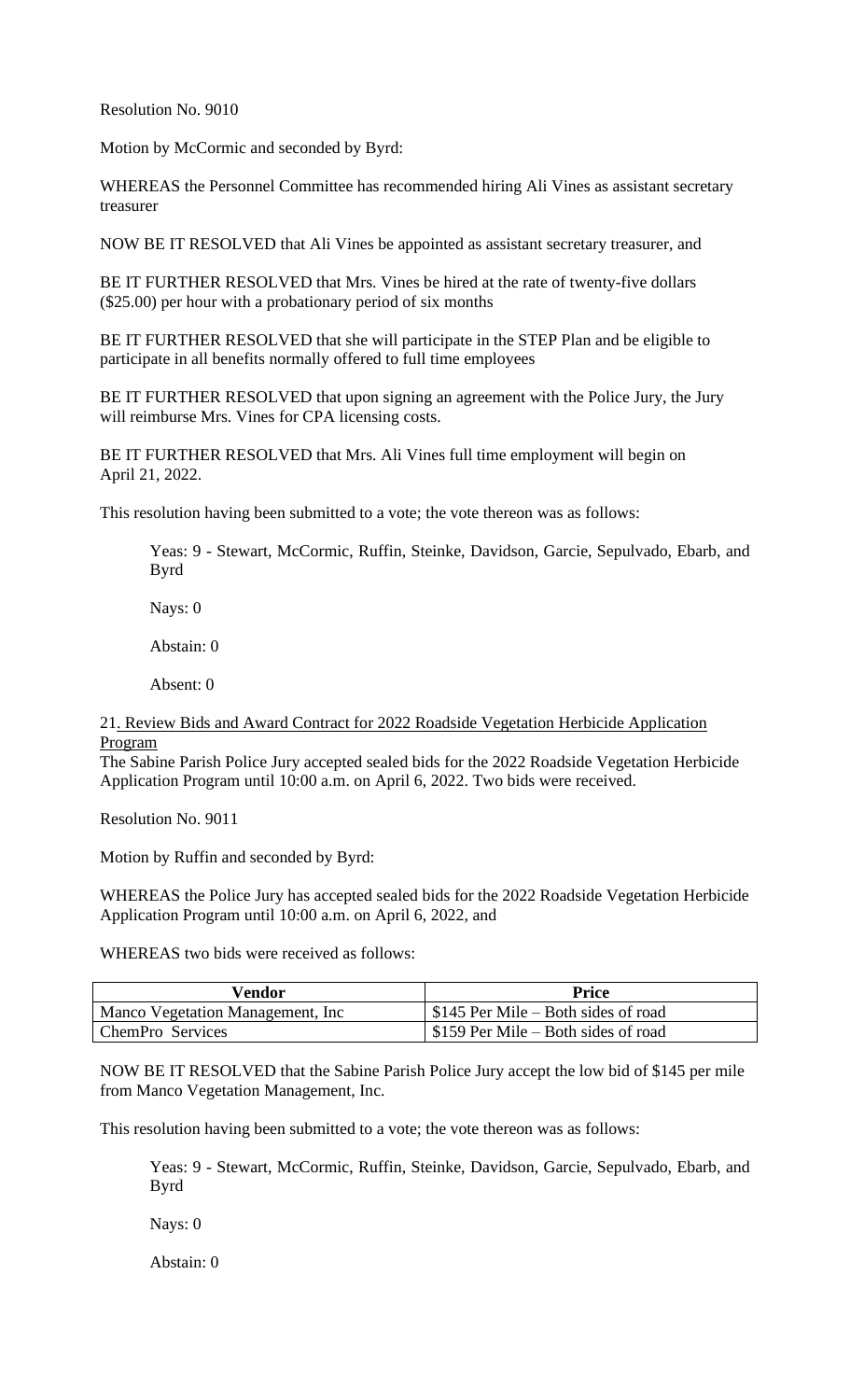### Absent: 0

### 22. Resolution - LGAP Grant

The 2021-2022 Local Government Assistance Program (LGAP) grant applications are now available and must be completed and received by the Office of Community Development no later than June 3, 2022.

Resolution No. 9012

Motion by Ebarb and seconded by Steinke:

WHEREAS, Local Government Assistance (LGAP) grants are now available for the 2021-2022 year, and

WHEREAS, applications for LGAP grants must be received by the Office of Community Development no later than June 3, 2022, and

WHEREAS, the police jury desires to apply for an LGAP grant to make the following improvements:

- Renovate the plumbing including drains, toilets, and sinks of the men's and women's bathroom on the first floor and to make handicapped accessible - \$50,000
- Replace the air conditioning vents, ducts and ceiling tiles in the courtroom \$60,000
- Installing air conditioning vents, drop ceiling, floor covering and painting the walls of the training area of the Sheriff's Office - \$30,000

NOW THEREFORE BE IT RESOLVED, that the Sabine Parish Police Jury fully supports and hereby authorizes its grant writer to prepare an application for a 2021-2022 LGAP Grant to make improvements, and

BE IT FURTHER RESOLVED, that the Police Jury President be hereby authorized to execute any documents necessary to make the application for the LGAP Grant.

This resolution having been submitted to a vote; the vote thereon was as follows:

Yeas: 9 - Stewart, McCormic, Ruffin, Steinke, Davidson, Garcie, Sepulvado, Ebarb, and Byrd

Nays: 0

Abstain: 0

Absent: 0

### 23. Resolution - Hazardous Mitigation

The Sabine Parish Police Jury is applying for a Hazard Mitigation Grant for Hurricane Laura with the purpose of purchasing and installing a generator to power the entire Courthouse. The Jury is requesting a grant in the amount of \$430,000 to \$550,000.

As a part of the application process, the Police Jury must provide the Governor's Office of Homeland Security and Emergency Preparedness a "Commitment Letter" stating that the Jury will provide 25% non-Federal match in the amount up to \$137,500.

Resolution No. 9013

Motion by Ruffin and seconded by Ebarb to authorize the Police Jury President to execute a letter of commitment stating that the Police Jury will provide 25% non-Federal match in the amount up to \$137,500 for a Hazard Mitigation Grant for Hurricane Laura

This resolution having been submitted to a vote; the vote thereon was as follows:

Yeas: 9 - Stewart, McCormic, Ruffin, Steinke, Davidson, Garcie, Sepulvado, Ebarb, and Byrd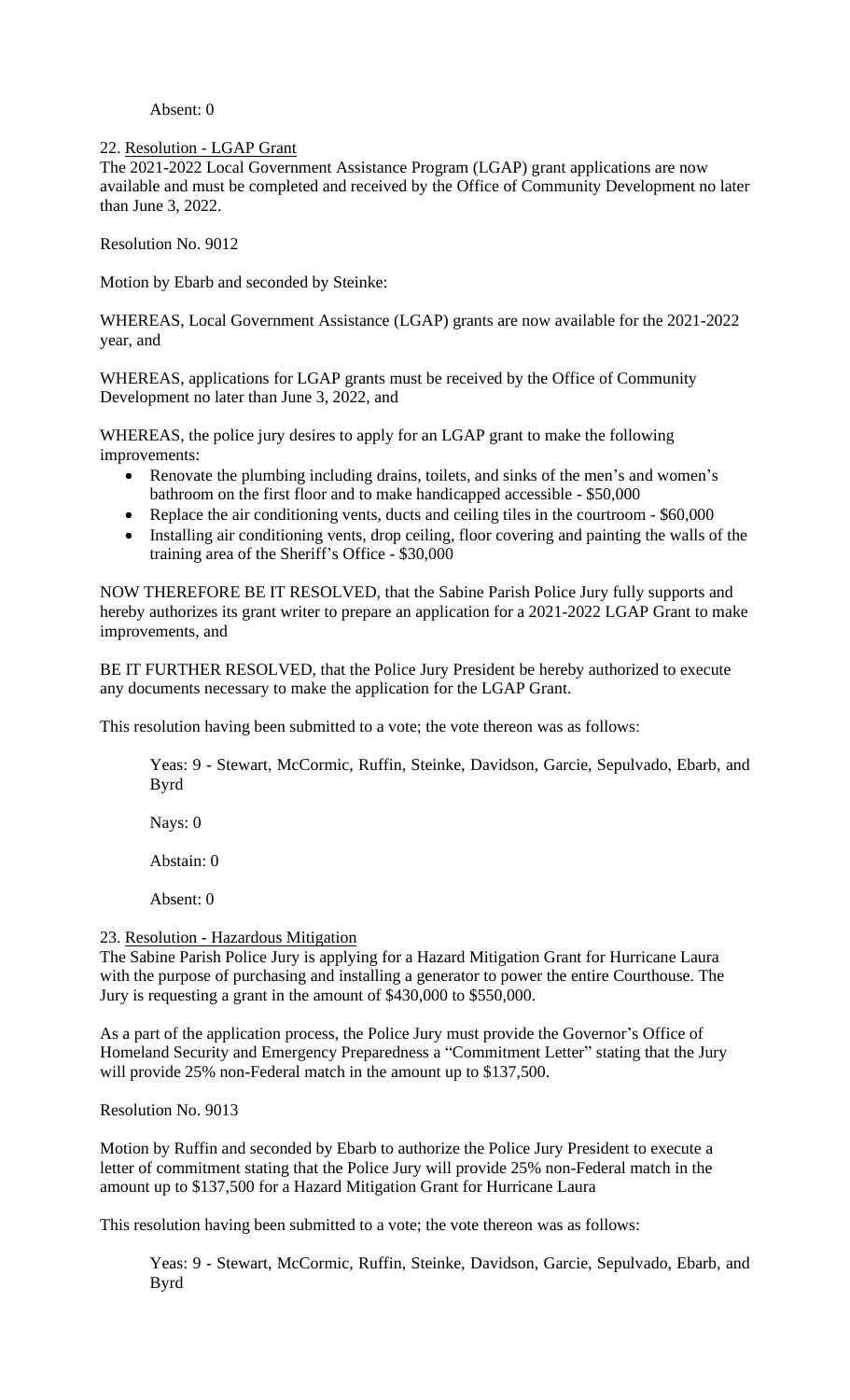Nays: 0

Abstain: 0

Absent: 0

24. Approve Project List for the American Rescue Plan

The Sabine Parish Police Jury must file a semi-annual report in relation to the American Rescue Plan. An integral part of that report is a planned project list detailing how the Jury intends to expend the grant funds.

The Road and Shop Committee met on April 19, 2022 and reviewed the suggested use of funds. The Committee recommended approval of the project listing.

Resolution No. 9014

Motion by McCormic and seconded by Stewart to approve and adopt the following planned use of ARPA funding:

| <b>Broadband</b>                            |           | \$1,000,000 |
|---------------------------------------------|-----------|-------------|
| <b>Computer Software- District Attorney</b> |           | 85,000      |
| Road Equipment:                             |           |             |
| Zipper                                      | \$276,000 |             |
| Ditcher                                     | 252,000   |             |
| Tractor                                     | 105,000   |             |
| Lay Down Machine                            | 225,000   |             |
| Double Drum Iron Wheel                      | 174,000   |             |
| <b>Tanker Truck- Oil Distribution</b>       | 200,000   |             |
| <b>Sweeper Trailer</b>                      | 15,000    |             |
| <b>Skid Steer</b>                           | 100,000   |             |
| Front End Loader                            | 220,000   |             |
| <b>Total Road Equipment</b>                 |           | 1,567,000   |
| Road Repair and Restoration:                |           |             |
| <b>Airport Road</b>                         | 132,000   |             |
| Lee Garcie Road                             | 43,000    |             |
| Big Sepulvado Loop                          | 132,000   |             |
| Little Egypt Road                           | 51,000    |             |
| <b>Fire Tower Road</b>                      | 45,000    |             |
| <b>Aimwell Road</b>                         | 83,000    |             |
| Old 476                                     | 249,000   |             |
| Plainview Road                              | 249,000   |             |
| Oak Bluff Road                              | 117,000   |             |
| <b>Walkerville Road</b>                     | 110,000   |             |
| Pilcher Road                                | 571,000   |             |
| Sportsman Paradise Road                     | 57,000    |             |
| <b>Carhee Road</b>                          | 24,000    |             |
| <b>Cedar Grove Road</b>                     | 85,000    |             |
| <b>Total Road Repair and Restoration</b>    |           | 1,948,000   |
| Total                                       |           | \$4,600,000 |

This resolution having been submitted to a vote; the vote thereon was as follows:

Yeas: 9 - Stewart, McCormic, Ruffin, Steinke, Davidson, Garcie, Sepulvado, Ebarb, and Byrd

Nays: 0

Abstain: 0

Absent: 0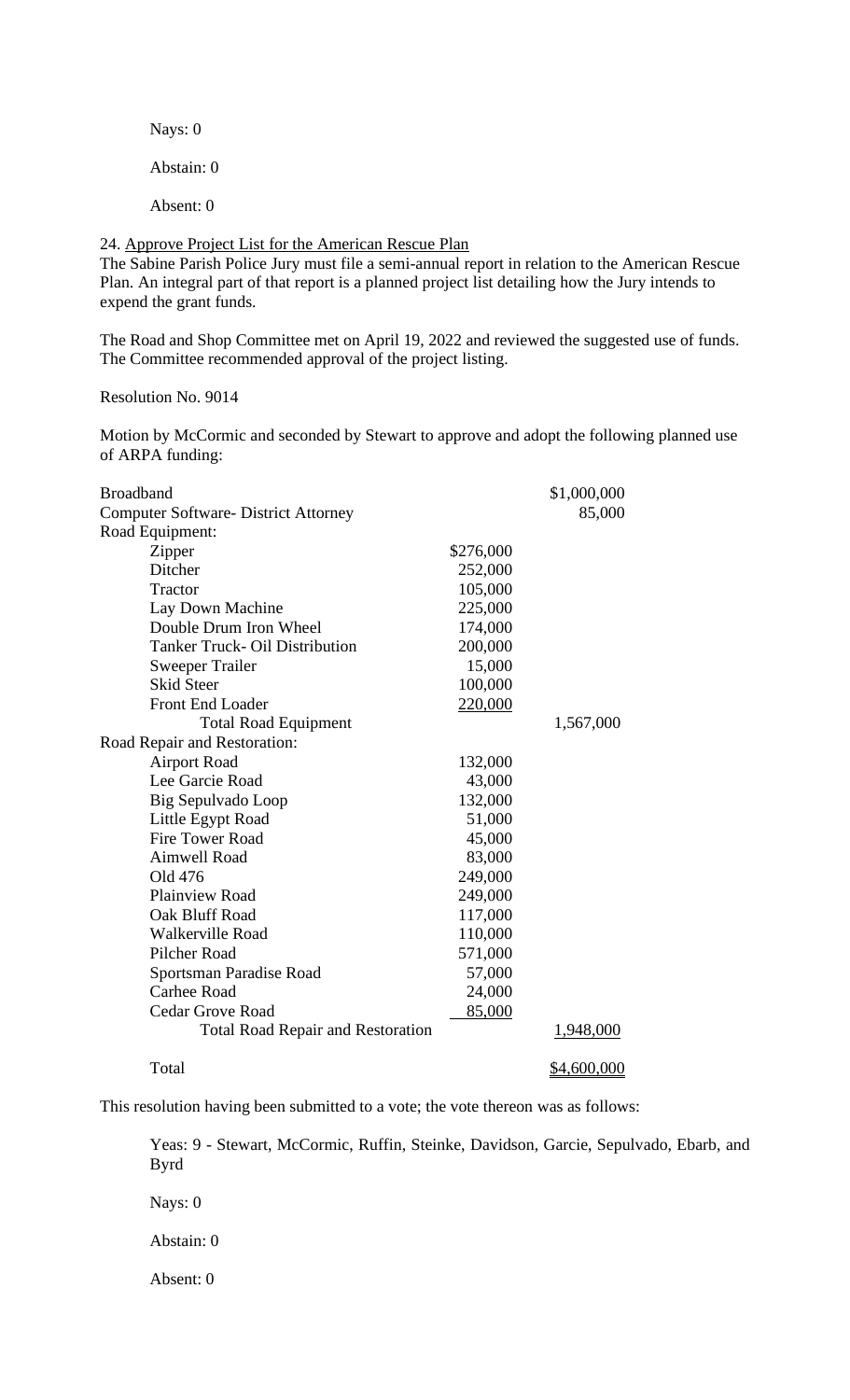#### 25. Consider Annual Cooperative Endeavor Agreement with the Dixie Youth

Every year, the Sabine Parish Police Jury provides the Sabine Parish Dixie Youth funds which are split equally between the six municipalities that participate in the program. This amount of funding is included in the 2022 Police Jury Budget.

Resolution No. 9015

Motion by Ruffin and seconded by Byrd to authorize the Jury President to execute a cooperative endeavor agreement with the Sabine Parish Dixie Youth to provide \$5,000 in funding for the program.

This resolution having been submitted to a vote; the vote thereon was as follows:

Yeas: 9 - Stewart, McCormic, Ruffin, Steinke, Davidson, Garcie, Sepulvado, Ebarb, and Byrd

Nays: 0

Abstain: 0

Absent: 0

26. Discuss Toro Bridge Abandonment No Action taken on this item.

#### 27 Consider Brian Stuart – Kites Landing Job

Road Superintendent Bobby Hughes reported damage to Kites Landing Road by Brian Stuart. Mr. Hughes informed the Police Jury of actions taken to resolve the dispute with Mr. Stuart concerning the amount of damage to the road. Mr. Stuart presented his position concerning the damage to the road.

Mr. McCormic stressed the need for the Police Jury to be consistent in handling damage to parish roads. He reminded everyone that the existing policy of the Police jury is to withhold permits for companies that have not paid for damage to roads.

President Sepulvado recommended that he, Mr. McCormic, and any other jurors accompany the Road Superintendent to review the extent of damage to Kites Landing Road.

#### 28. Authorize Payment of Approved Bills

Resolution No. 9016

Motion by Ruffin and seconded by Stewart to pay the approved bills.

This resolution having been submitted to a vote; the vote thereon was as follows:

Yeas: 9 - Stewart, McCormic, Ruffin, Steinke, Davidson, Garcie, Sepulvado, Ebarb, and Byrd

Nays: 0

Abstain: 0

Absent: 0

# 29. Appropriate and Transfer Sales Tax for April Operations (\$350,000)

Resolution No. 9017

Motion by Stewart and seconded by Ruffin to appropriate and transfer \$350,000.00 from the Sales Tax Fund to the Parish-wide Transportation Fund for April 2022 operations.